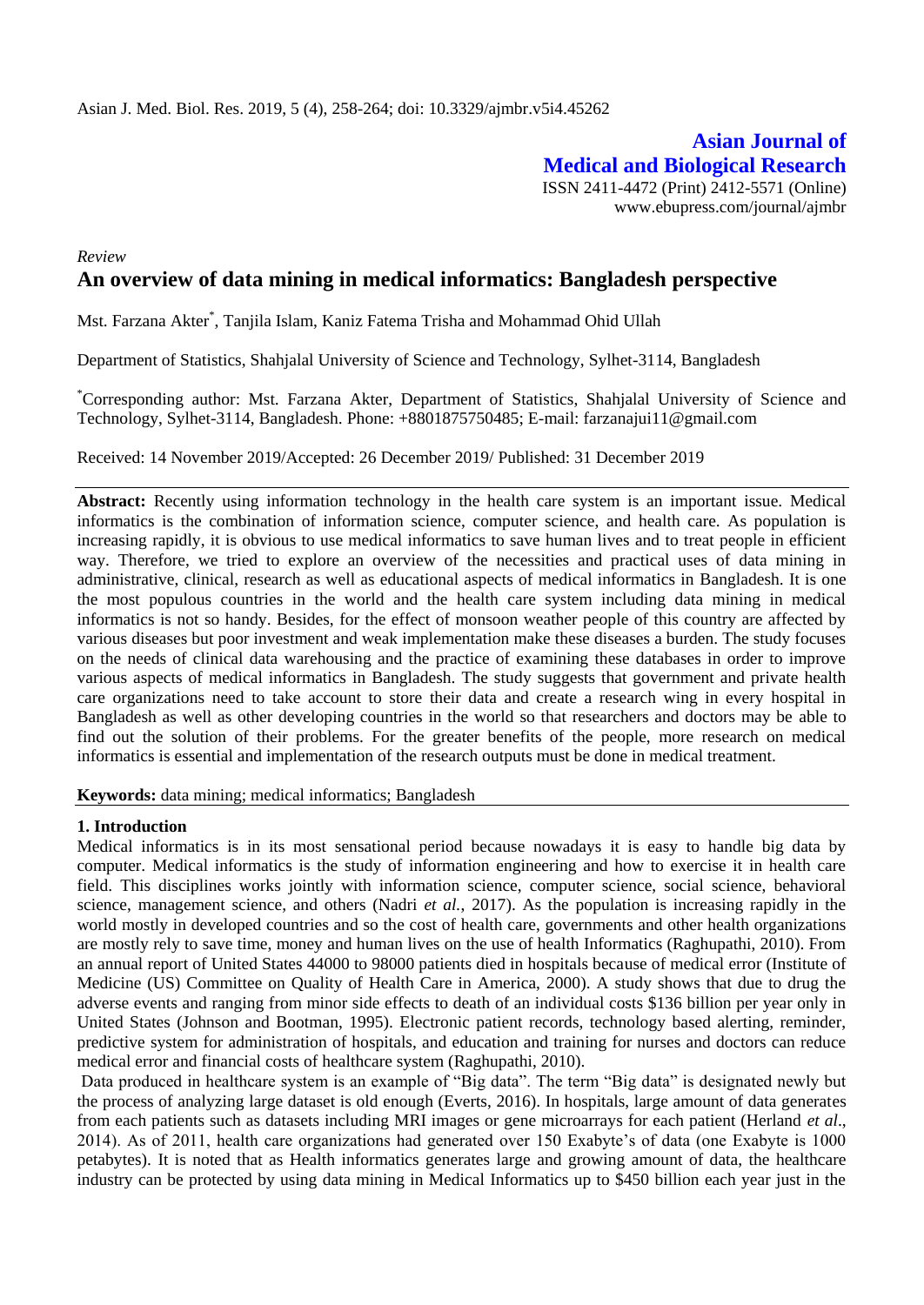United States (Herland *et al*., 2014; Yuan *et al*., 2013). Since 1971 the healthcare system of this country does not have any significant development though there is mass population. Government have taken many steps and set up medical forums to develop the healthcare system as effective and accountable. Though there is adequate number of qualified medical personnel still people is getting improper treatments, unsatisfactory care and losing confidence over this system. Lack of medical equipment, lack of adequate training of health personnel, lack of information about the patients and diseases make it more challenging (Al Mahdy, 2009). For the improvement of healthcare service it is necessary to establish clinical data warehousing system and the practice of examining these databases in various aspects of medical informatics. In this modern era developed countries like USA, Canada etc. can provide proper treatment to patients; retrieve patients' historical data, assist disease predictive and prevention system through this data mining process in health informatics (Alkhatib *et al*., 2015). In this study we discuss the present situation of applying data mining in various aspects of medical informatics in Bangladesh.

### **2. Applications of data mining on medical informatics in Bangladesh**

Medical informatics contains mainly four subfields: Clinical care, Administration of health services, Medical research and Education & Training. Here we present the details of each subfield in Bangladesh perspective.

### **2.1. Clinical care**

Normally doctors or nurses prescribe new medicines to the patients on the basis of the information of previous medical reports. But in Bangladesh most of the physicians prescribe medicines without checking previous history and family records as there is no centralized electronic patient record database system. Even most of the time they only prescribe medicines based on symptoms without rechecking those symptoms via tests. If health care system of Bangladesh uses centralized patients record database, by applying data mining in that database physicians can go beyond what is more appropriate to treat a patient. For similar case a new physician could refer more effective medicine to patient by query for the decision based on the centralized database (Raghupathi, 2010).

Clinical Decision Support System (CDSS) is a computer based software which is designed to help health care provider to make health care decisions. Search capabilities for medical queries, monitor inputs and check them for predetermined triggers, reminders for periodic tasks, suggestions based on medical knowledge and different prediction models like diagnosis and prognosis are the implementations of CDSS (Raghupathi, 2010). But CDSS is not available in Bangladesh yet. Knowledge based system and data mining based system are the main types of CDSS. A hybrid of these two systems attains high performance. This hybrid CDSS was proposed for rural Bangladesh but it has not applied yet (Iqbal, 2012). Figure 1 shows how CDSS works.

CDSS have some subsections like Health Evolution through Logic Processing (HELP) system, The Acute Physiology and Chronic Health Evolution (APACHE) series of models and the pneumonia Severity of Illness Index are currently using in clinics and hospitals of developed countries (Raghupathi, 2010). It is high time to use these technology in Bangladesh.

### **2.2. Administration of health services**

In health care organizations administrators take large number of steps to make better the health status of the population. Those steps totally depends on the data related to the incidents for which decisions are going to be made. Administrators are going to take decisions about arranging more tools and equipment's for a specified time such as disease outbreak and decide whether or not any additional services requires in terms of cost and benefit. For taking these type of decisions in developed countries they use a computer based system to predict their needs accurately (Raghupathi, 2010). But in Bangladesh health care institutions does not have such kind of system and sometimes they cannot handle the pressure of patients and cannot treat them effectively because of scarcity of tools and beds at that period of time.

To detect disease outbreaks, Izadi and Buckeridge developed a system POMDPs (Partially Observable Markov Decision Processes) which can suggest a better solution to overcome the disease outbreaks in terms of cost and effects and predict about outbreaks though the amount of false detection of outbreaks by this system is not affordable for practical use (Raghupathi, 2010). In Bangladesh administrators need such kind of system to improve the health care facilities and to give better care to the patients but that kind of system need to have small fraction of error.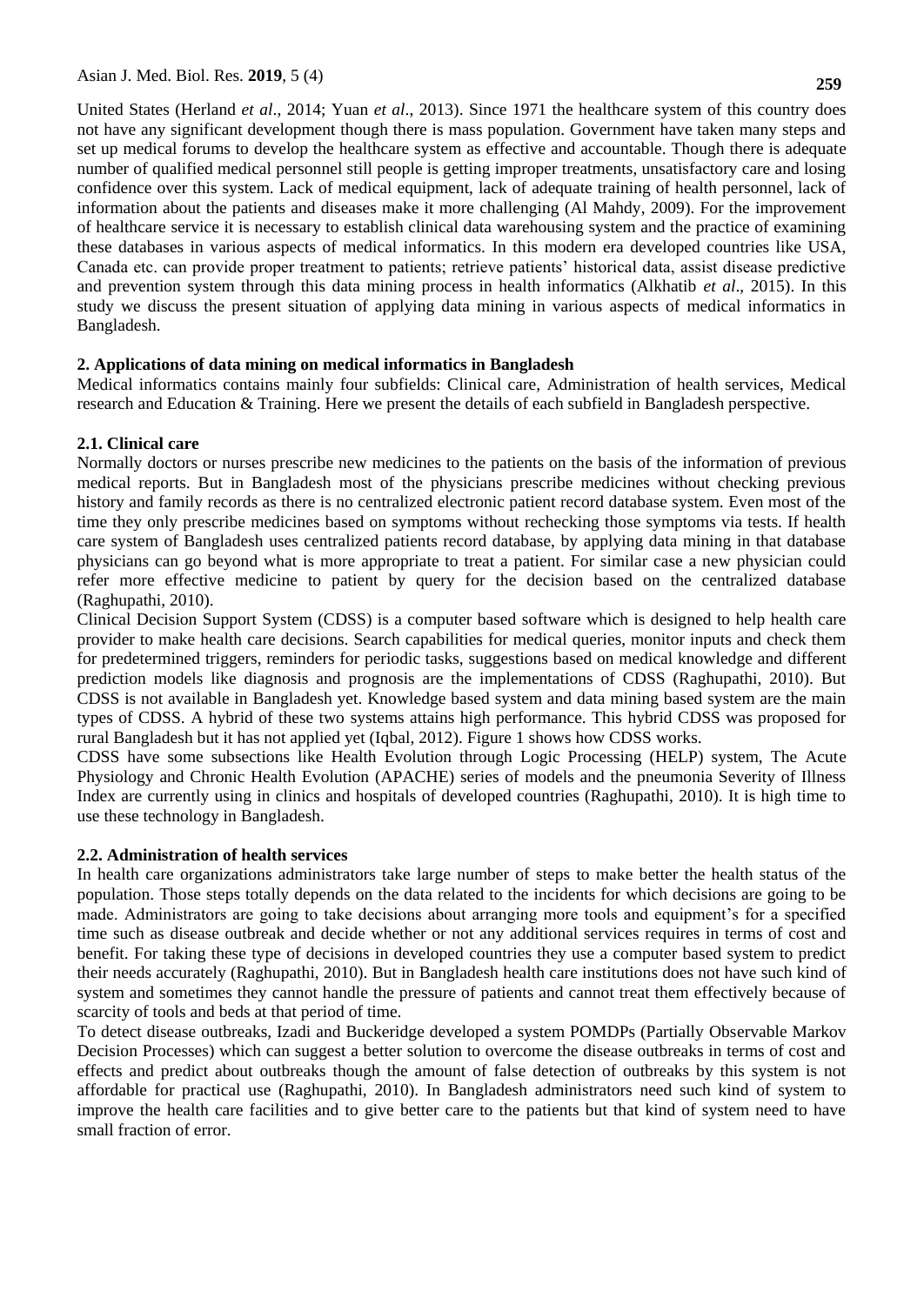### **2.3. Medical research**

Most basic areas covered by medical research include cellular and molecular biology, medical genetics, immunology, neuroscience, and psychology. Researchers aim to establish an understanding of the cellular, molecular and physiological mechanisms underpinning human health and disease. Data mining methods can help researchers to obtain penetrative patterns, cause and effect relationships, and prognostic scoring system from available data of medical patients. If clinical and administrative decision support systems are starts to apply in various clinics, hospitals, and research centers, this method could apply on those small or scatter data from clinics, hospitals and research centers (Raghupathi, 2010).

In Bangladesh, Bangladesh Medical Research Council (BMRC) a focal organization for health research established in 1972 as an autonomous body under the Ministry of Health and Family Welfare. Its target is to focus on the problems and issues related to medical and health sciences and determine priority areas in research on the basis of healthcare needs, fields of medicine, public health, reproductive health and nutrition and also make sure to arrange the application and utilization of the results of these researches. BMRC publishes a quarterly bulletin; a journal called Research Information and Communication on Health (RICH) twice a year; a newsletter twice a year; and a journal titled Current Awareness Service (CAS) once a year.

### **2.4. Education and training**

Education and training fourth subfield of medical informatics is the application of Data Mining techniques to educational data. To provide knowledge about medical informatics to healthcare professionals like doctor, nurse, paramedic etc., to retrain them and to keep them up to date with modern technologies of medical science it is seen as the emerging interdisciplinary research area in the field of e-learning (Raghupathi, 2010; Romero and Ventura, 2010). Trainee, instructors and administrators can be benefitted from the data mining techniques as it monitor the learning paths, resources, materials of learning tasks, discover learning patterns, web based educational system, intelligent tutorial system and e-learning (Raghupathi, 2010; Sachin and Vijay, 2012). University of Alberta developed a centralized e-learning system and internet community named HOMER which provides medical students free online lifetime access with various learning materials of advanced medical research and knowledge (Raghupathi, 2010). A Naive Bayesian approach is applied by Leonard *et al*. to find cross-references between the symbol of genes and proteins and Medline articles which case study is considered as an overview of a relatively new data mining technique to find relevant reference articles for particular genes and proteins (Leonard *et al*., 2002). Flow chart of education and training system is shown in Figure 2.

But in Bangladesh medical students and trainee do not have any modern technological education advantages as if they can be benefitted with more successful learning experiences. As a result they always lag behind and administration deprived of the effectiveness of the modern educational program. So medical professionals treat with back dated medical treatment systems.

Bangladesh has achieved admirable progress in healthcare sector and socioeconomic development over the last few decades. As a developing country Bangladesh have quite insufficient budget resource allocation in healthcare sectors compared to other developing economies. A report shows that in 2014 less than 6% of the total expenditure was for health care sector. In 2017-18 fiscal years the budget allocation for health and family welfare sector was 5.2% which is much lower than the 15 percent budgetary allocation recommended by World Health Organization (WHO). For achieving the objectives of the Sustainable Development Goals (SDG), the expenditure for health is too inadequate. It also represents a poor amount of allocation for a country of over 160 million people. According to WHO, the ratio of doctors to nurses to technologists should be 1:3:5 but in Bangladesh the ratio stands at 1:0.4:0.24. This inappropriate ratio is the result of poor and insufficient allocation of budget in health care system.

# **3. Data warehouse**

Data warehouse (DW) is a large, central electronic storage system of oriented, integrated, well-decorated and with all significant parts of data. Basically data warehousing was first used for business intelligence in context of sales, production, planning and in order to keep information of employees and was invented in 1988 by IBM researchers Barry Devlin and Paul Murphy. Typically in any organization data is kept for a short period of time but in the field of medical informatics in DW (Data Warehouse) data must be kept for the people's lifetime and till the cure of diseases and with time-variant (Pedersen and Jensen, 1998). It is helpful for getting information easily, in research purposes, and for making better decisions in healthcare sector. This system also can help to reduce the total cost on healthcare. Simultaneous access by multiple medical personnel and patients from multiple reliable sources, online processing for administrative and clinical initiative, the expenses for clinical proceedings, enhancing the quality of data and compatibility, security etc. are the advantageous features of data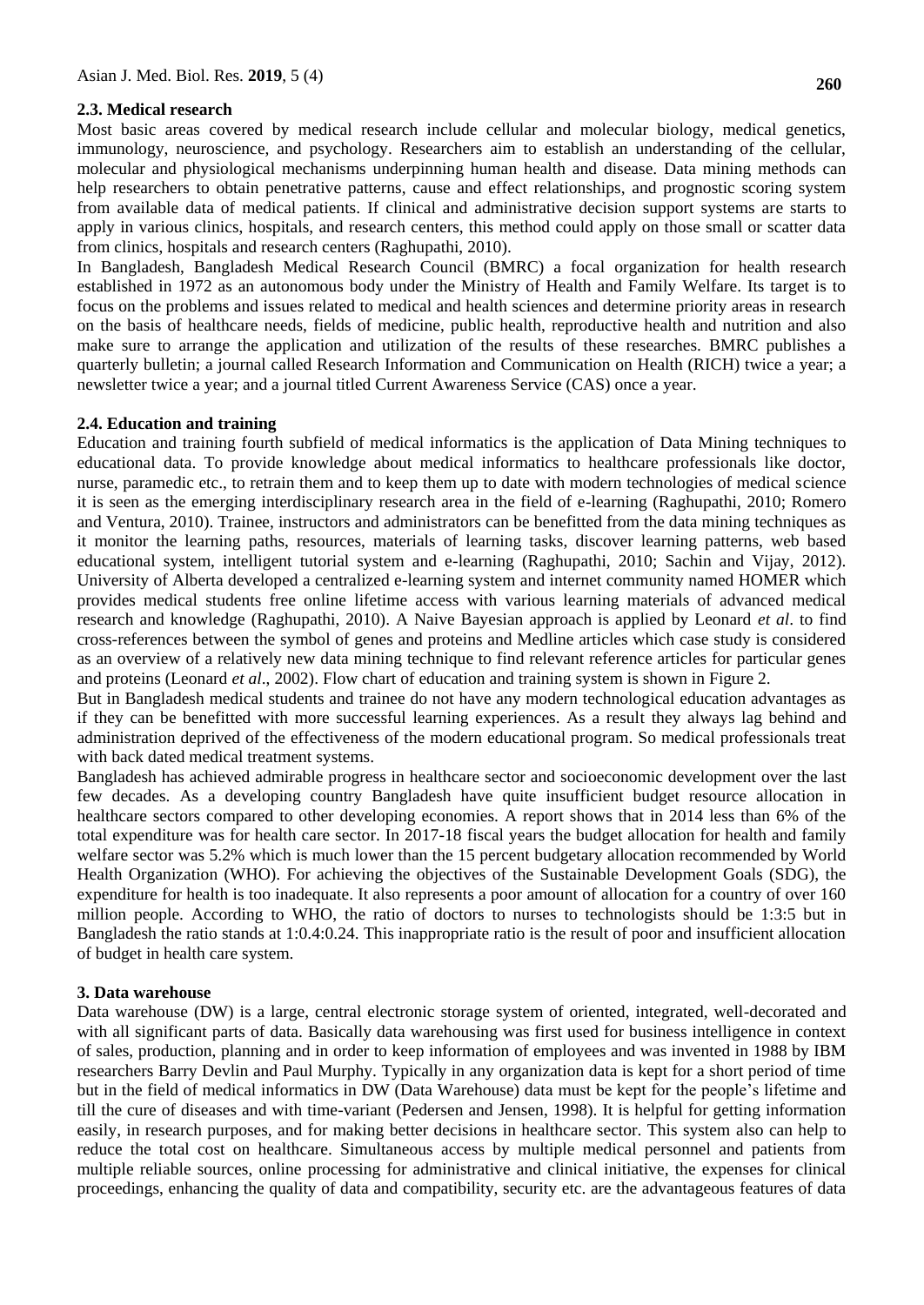warehousing (Raghupathi, 2010; Khan and Haque, 2015). There are some characteristics a proper DW should carry on: (1) This should be central, easily accessible, (2) Should have all significant parts of data or information, (3) Properly oriented by subject, (4) Perfectly integrated, (5) Well-decorated as any sector related with this data house could be benefited like researchers or others and (6) Confidential and security should maintain hardly. In Bangladesh healthcare systems are weak and not properly oriented like other developed country. As we are on a journey to build a digital Bangladesh so healthcare sector should also be developed and on the contrary central data warehouse with healthcare information is the first and foremost step on this. For having this the great rate of progress in the field of information technology, data mining, computing, information security and also with great approach and expansion of World Wide Web (WWW) are highly necessary. This can help to get information for all like junior or senior doctors, medical students, patients (limited as they required) and researchers also. To establish this whole storage this may could be a long and critical procedure and also may take time a little longer but this is highly needed to develop the healthcare system of this country.

We are suggesting a software based data warehouse system where information can be input directly into a software from heterogeneous sources as shown in the above flow chart of Figure 3. This software will be designed in such a way that the raw data will be converted into an oriented form and this organized information will be stored into different folders in a database. Peoples from different levels with respect to health care system e.g. patients, doctors, nurses, administrators, medical students, researchers etc. can query for necessary information from that database. This database system can reduce higher cost of implementing health data warehouse system.

### **4. Big data and data mining in health informatics**

Data mining is a process of collecting useable information from large data set which is known as big data. In this process one or more software will be used to analysis these large raw dataset. In the middle of 1990's data mining was emerged as a new concept and new approach of analyzing data and knowledge discovery. In 1995 the first ACM conference on knowledge discovery and data mining was held in the USA. But in late 2009 the term "Data Mining" was first registered for the 2010 Medical Subject Headings (MeSH1) (Yoo *et al*., 2012). Big data has some characteristics which are: Volume, Velocity, Variety, Veracity and Value. Volume means size of gathered data; Velocity refers the new data generation speed; Variety pertains to the norm and nature of the data; Veracity measures the precision of the data and Value appraises the quality of the data in terms of the aimed result (Hilbert, 2016; 2015). Data for Health informatics research has some of the characteristics of big data. Large amount of data generates from each patients such as datasets including MRI images or gene microarrays for each patient. Big Velocity occurs when data generated at high speed which can be seen at time of observing real time events whether that can be observing a patient's existent condition through medical equipment or trying to track an epidemic through incoming web posts (such as from Facebook, Twitter etc.) Big Variety pertains to that datasets which includes large amount of different types of independent variable, datasets that collected from different sources or any dataset which is complex and thus need to be evaluate at many level of data throughout Health informatics. High Veracity of data arises in Health Informatics because of faulty clinical censors, gene microarrays or from individual patients data stored in database. High value of data can be gathered by traditional methods such as clinical settings (Herland *et al.*, 2014). The field of Health Informatics has various sub-fields including Bioinformatics, Image Informatics (e.g. Neuroinformatics), Clinical Informatics, Public Health Informatics, and also Translational Bioinformatics (TBI). Bioinformatics is not usually supposed as a part of Health Informatics but it becomes a vital source of health information. It is a field which uses various tools and develops method to describe biological data. It uses the knowledge of computer science, statistics, biology and engineering to analyze the biological data and interpret them to improve the health care condition (Lesk, 2011). Bioinformatics data such as DNA sequence of thousands of organisms is incessantly increasing which is the great example of Big Volume. McDonald created khemr which is a Bioinformatics suite of software which seeks to solve hardware computational problem and it helps to preprocess Big Volume genomic sequence by converting it into short fragmented sequence which can be stored in Bloom filter-based hash table to analyze the data effectively and efficiently (McDonald and Brown, 2013). Neuroinformatics is a subfield of Health Informatics which investigated only the brain image data to know how brain works, connection between various part of body and brain and find relation between brain image data and medical events information. Neuroinformatics works mainly with neuroscience and informatics research to improve and uses computer based tools in understanding the function and structure of brain. This subfield covers mainly – tools for analyzing, visualizing nerve system, theoretical, mathematical and simulation environments for describing the structure and function of brain. Clinical Informatics helps to predict that can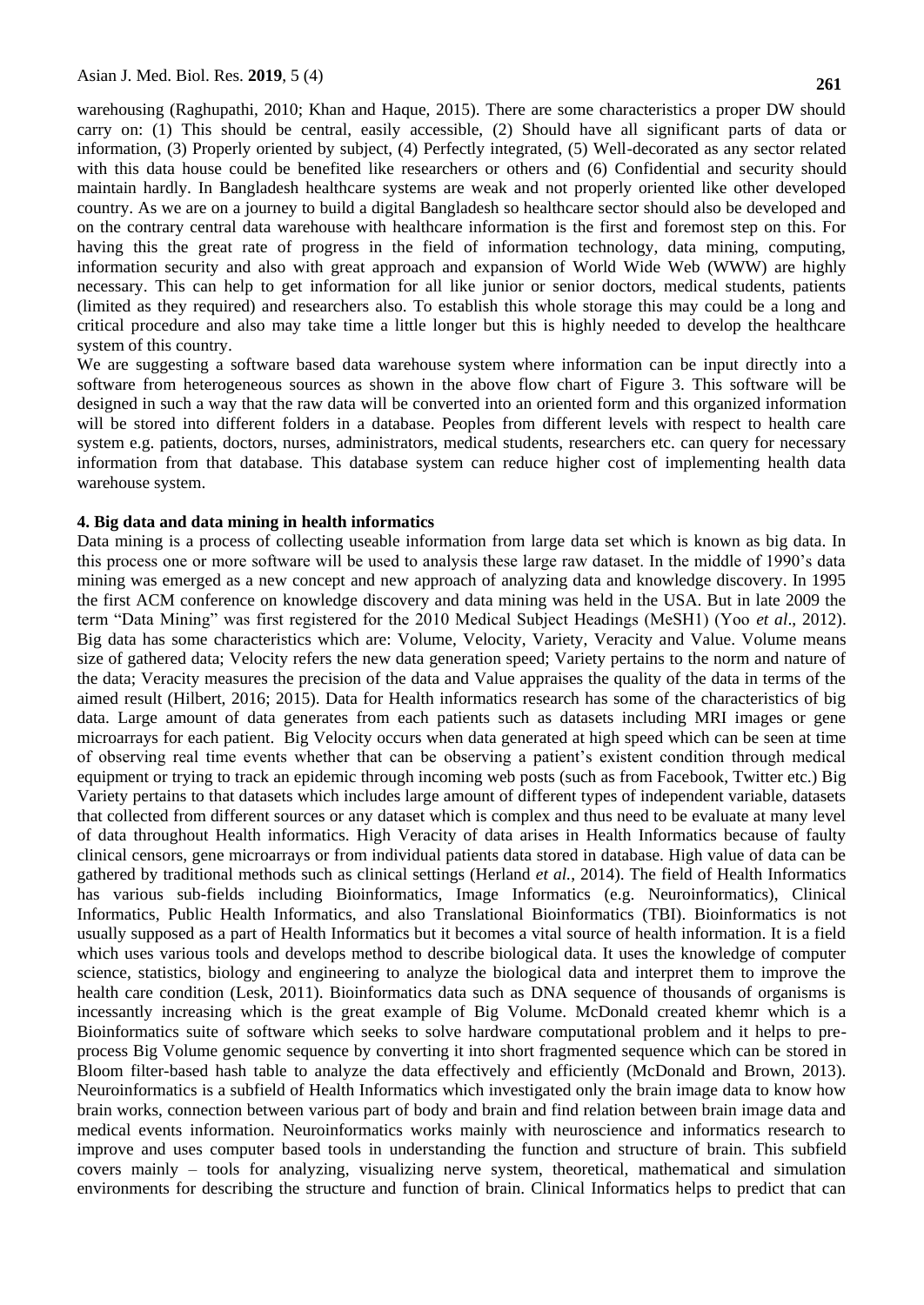assist a physician to make a faster and more accurate decision about patients by analyzing their data. According to a research, the clinical research and the implication of that research in practice has about 152 years distance (Bennett and Doub, 2011). Nowadays decisions are mainly based on previous information or on what have been found by experts but if physicians embrace the findings of recent research which defines a new ways then the decisions would be more accurate and reliable about patients. Public health Informatics deals with population level data to achieve acuteness of medical state. Population level data collects from population via social media, poll or from hospitals, doctors, clinics and this type of data has Big Volume, Big Velocity and Big Variety. Translational Bioinformatics is a subfield of health informatics which tries to converge molecular bioinformatics, biostatistics, statistical genetics and clinical informatics. It mainly works with informatics methodology to rapidly increasing biomedical and genomic data to improve medical tools for efficiently using it in health care by doctors, experts etc. (https://www.amia.org/applications-informatics/translationalbioinformatics).

For using data mining to medical data firstly we have to know the algorithms or techniques of data mining. Usually there are two classifications of algorithms of data mining. Descriptive data mining for measuring the similarity between objects and identify the patterns in data so that a big data easily can understand. This includes clustering, association, summarization, and sequence discovery. Predictive data mining applies the methods to unpredicted data including classification, regression, time series analysis, and prediction (Yoo *et al*., 2012). To create an optimal result from a big data by data mining, there are 5 techniques those could apply, like; classify different data in different classes(classification analysis), using proper methods to identify relations between variables in database (association rule learning), detect or identify the observations that are failed to complete the expected requirements for having a place in the dataset (anomaly or outlier detection), clustering the observations by putting same characteristics observations in the same group or cluster and run analysis based on clustering which may help to find the degree of association between to objects and also helpful for making personal profile of patients (clustering analysis) and using of regression analysis to find out the dependency of variables and so on (regression analysis).



**Figure 1. How clinical decision support system works.**



**Figure 2. Flow chart of education and training system.**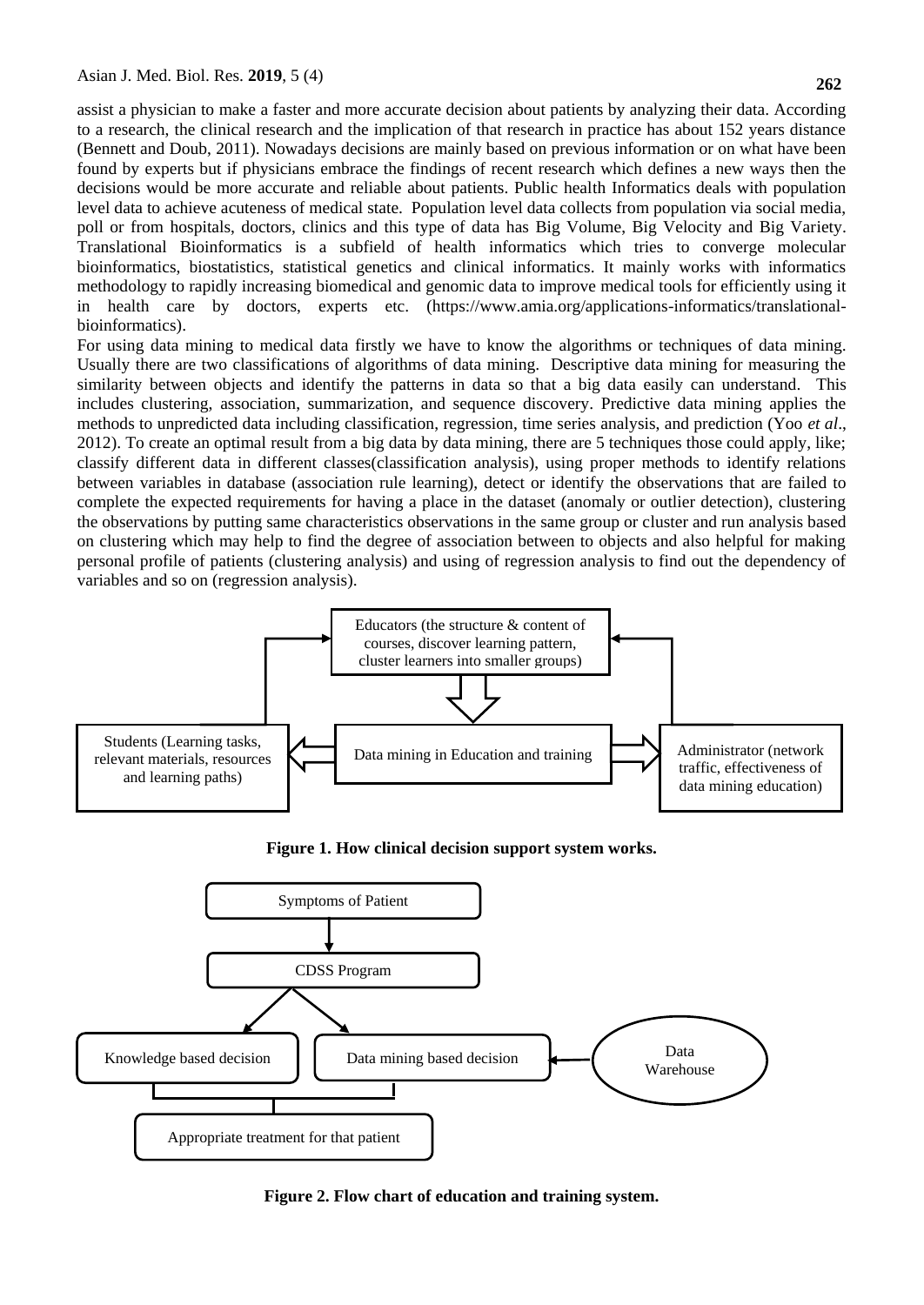

**Figure 3. Data warehousing for health care system in Bangladesh.**

# **5. Recommendations**

We recommend that it needs to increase the allocation of budget for health and also improve rural health care services and resources, revise and develop health policies, develop existing technologies and include new necessary technologies as people's expectations to ensure relatively quick and proper health care service. In order to solve the problem arising with medical treatment and to improve the quality of health care system data mining has potential impact on medical informatics.

# **6. Conclusions**

In this study we discoursed about medical informatics and its different levels, status of Data Warehousing, Data mining and its technique in Bangladesh. From this study we established that various research work has been done on different aspects of medical informatics but the finding of these research work doesn't use in real life applications. Data formed in health care sector should be easily accessible for students and researchers as they can improve the quality of findings. And also Government should consider about these findings to apply these in relative sectors.

### **Conflict of interest**

None to declare.

# **References**

Al Mahdy H, 2009. Reforming the Bangladesh healthcare system. Int. J. Health Care Qual. Assur., 22: 411-416.

- Alkhatib MA, A Talaei-Khoei and A Hossein Ghapanchi, 2015. Analysis of Research in Healthcare Data Analytics. Proceedings of the Australasian Conference on Information Systems (ACIS), November 30- December 4 2015, Adelaide, Australia, pp. 1-26.
- Bennett C and T Doub, 2011. Data mining and electronic health records: selecting optimal clinical treatments in practice. ArXiv, abs/1112: 1668.

Everts S, 2016. Information Overload. Distillations, 2: 26-33.

Herland M, TM Khoshgoftaar and R Wald, 2014. A review of data mining using big data in health informatics. J. Big Data, 1: 2.

Hilbert M, 2015. DT&SC 7-3: What is Big Data? Available:<https://www.youtube.com/watch?v=XRVIh1h47sA>

- Hilbert M, 2016. Big data for development: a review of promises and challenges. Dev. Policy Rev., 34: 135- 174.
- Institute of Medicine (US) Committee on Quality of Health Care in America, 2000. To Err Is Human: Building a Safer Health System. Eds. Kohn LT, JM Corrigan, and MS Donaldson, National Academies Press (US), Washington (DC).